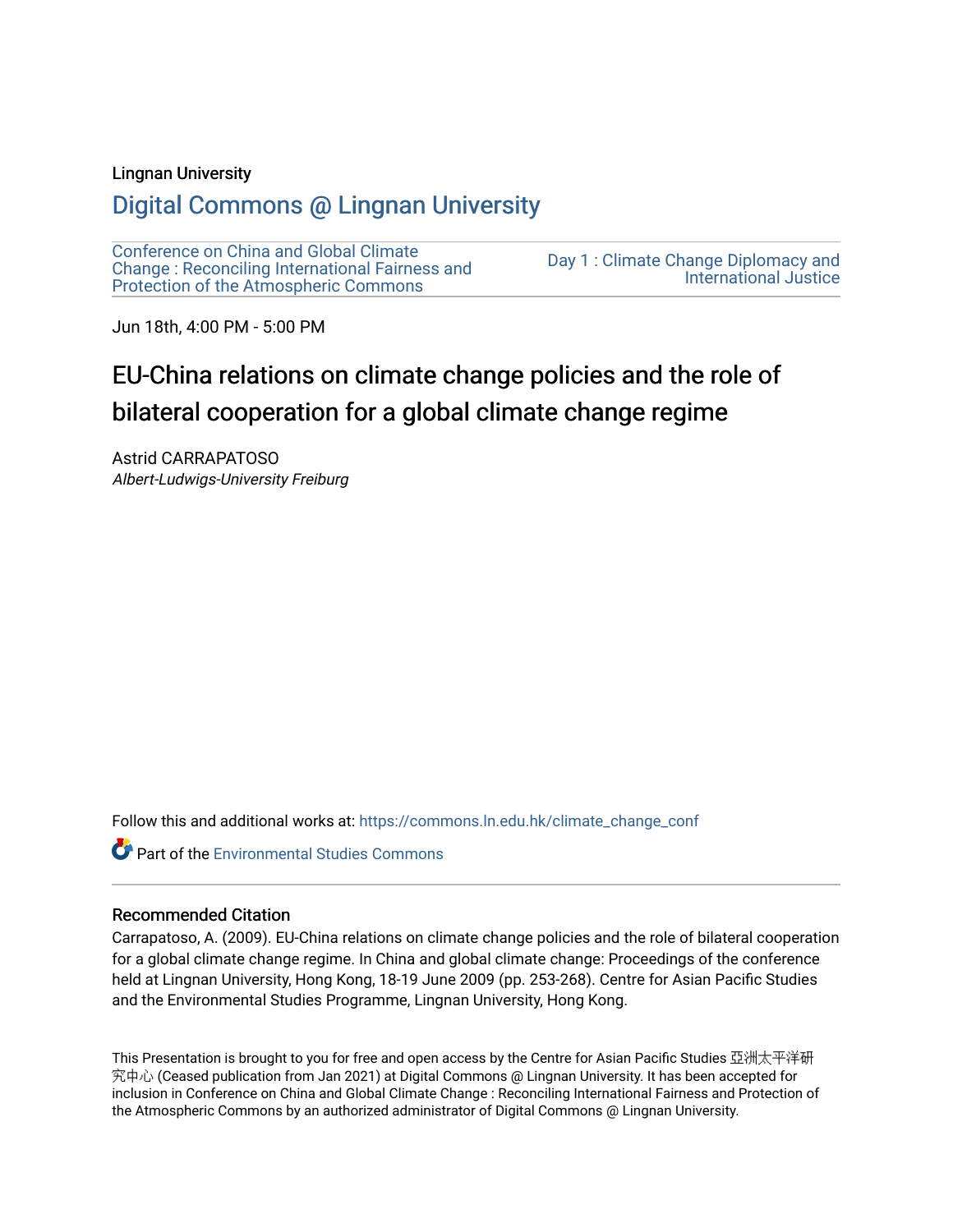# **EU-China Relations on Climate Change Policies and The Role of Bilateral Cooperation for a Global Climate Change Regime**

Astrid Carrapatoso<sup>1</sup>

#### **Abstract**

What must the European Union do to make China commit to binding regulations on greenhouse gases? China has been one of the major veto players with regard to binding rules on carbon emissions in context of the Kyoto Protocol and the negotiations of a Post-Kyoto arrangement. And yet, China is one of the largest polluters in this respect. Because of its economic growth rates, emissions are likely to rise in the future. It is therefore necessary to find viable solutions that encourage China to limit and finally reduce greenhouse gas emissions. In contrast, the EU has internationally showed leadership in climate change policy. The EU is often considered as a normative power, i.e. having the ideational power to define what can be perceived 'normal' on the international level.

The question is whether the bilateral cooperation between the EU and China on climate issues can help to (a) promote norms and values and generate an increased awareness of climate change both on the political and societal level, (b) establish comprehensive environmental policy frameworks on a bilateral basis with a positive impact on national policy making and (c) positively influence environmental policy making on the international level such as the Post-Kyoto negotiations on climate change.

This paper seeks to set a research agenda for the exploration of the EU's normative power with regard to climate change policy in China. As the main research objective will be to find out about the acceptance and adaptation of norms related to climate change, the concept of normative power and the discussion on norm diffusion and norm localization will be central to this analysis. Furthermore, this study will be embedded in the debate on 'new bilateralism', thus concentrating on new actors, agendas and instruments in bilateral relations.

#### **Introduction**

1

To institutionalize and enhance their cooperation on climate change issues, the European Union (EU) and China agreed on a partnership agreement in 2005, which sets out key objectives for further efforts to jointly address the issue of climate change. This declaration was translated into a Rolling Action Plan (RWP) in 2006. Since then, the EU and China regularly launched bilateral consultations and summits to further develop joint projects such as, for example, the COACH project (Cooperation Action with CCS China-EU). The joint declaration is meant to "fully complement the UN Framework Convention on Climate Change and the Kyoto Protocol. It will strengthen cooperation and dialogue on climate change including clean energy, and will promote sustainable development" (EC 2009). This comment raises three questions that will guide this research: (a) Will this cooperation merely include technical issues or does it have the potential to promote the norm of sustainable development and climate change being part of it? (b) Will such a bilateral cooperation be successful in establishing sound environmental policy frameworks on a national basis? (c) Will bilateral cooperation on climate change such as the one between the EU and China help or hinder the development of a global climate change regime after the Kyoto Protocol will have expired? These questions will become crucial in the light of the upcoming negotiations of the UN Framework Convention on Climate Change (UNFCCC) in Copenhagen in December 2009. Here, member states will decide on the future directions of global climate change policy making and the integration of China into such an agreement and China's

<sup>&</sup>lt;sup>1</sup> Assistant Professor, Albert-Ludwigs-University Freiburg, email: astrid.carrapatoso@politik.uni-freiburg.de.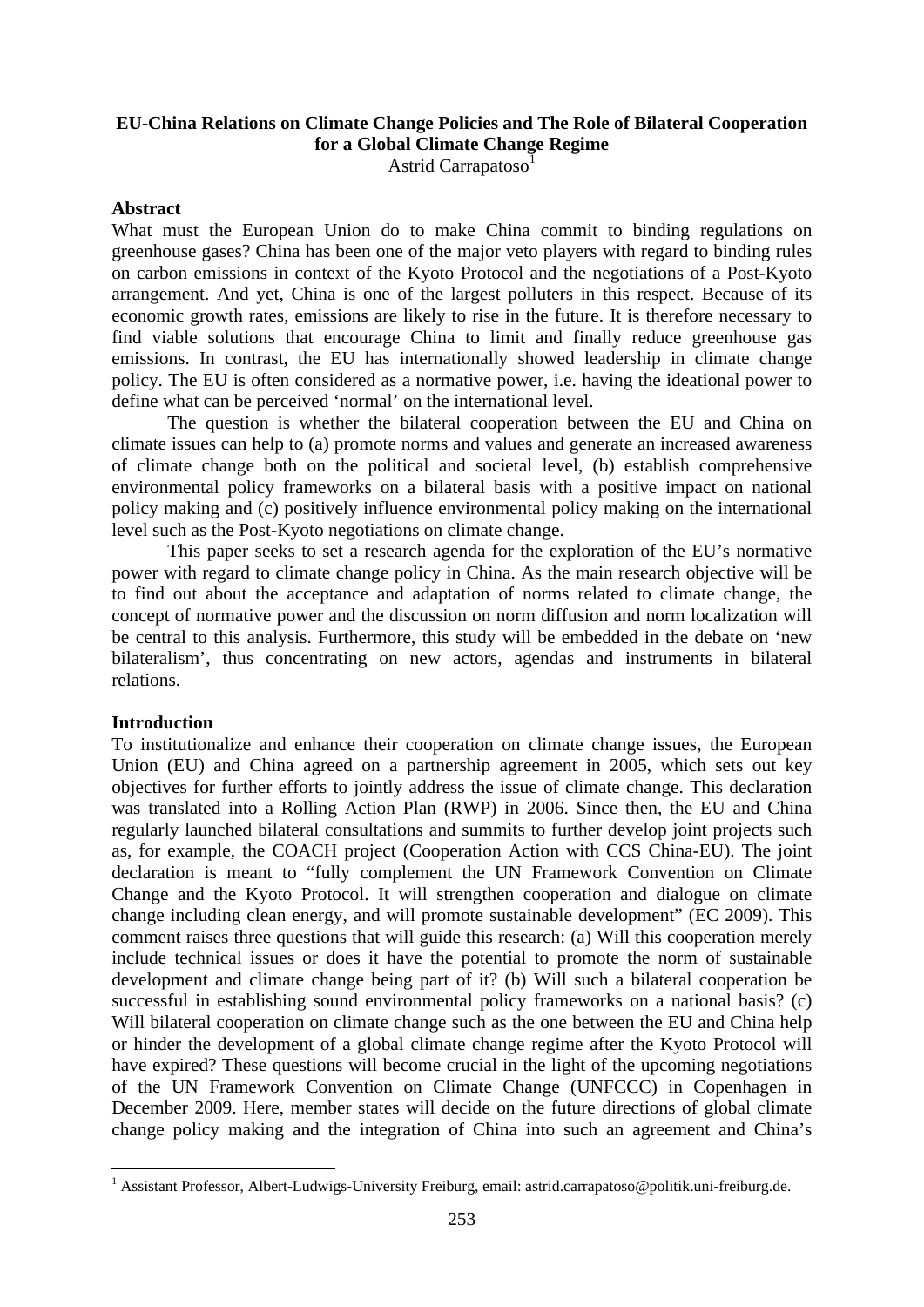acceptance on quantitative emission goals will be decisive. At the UNFCCC conference in Bali in 2007, China for the first time agreed on discussing these issues in context of a Post-Kyoto-Protocol. Whether this leads into a binding commitment will not only depend on China's willingness to do so but also on the industrialized nations' assistance in developing and implementing climate change policies in China and in giving the right incentives for China to also independently set up policies to address problems causing and caused by climate change. Both the EU and the U.S. will play an important role in this respect.

 The objective of this research project is to explore the sources of EU and Chinese climate change policy making and the role and function of EU-China relations on climate change policy for international relations. To find out about the sources will help to map existing or potential cooperation between European and Chinese actors. Based on the assumption that official cooperation frameworks such as the above mentioned joint declaration are not only implemented through political actors but also through business and civil society actors, one research goal of this project is to find out about both political and societal actors involved in this cooperation. Furthermore, this analysis wants to illustrate EU-China cooperation on different levels, i.e. projects on the political, business and civil society level to explore the nature and key aspects of EU-China bilateral relations.

 The analysis will be embedded in the debate on 'new bilateralism' (Kiatpongsan 2008), 'bilateral inter-regionalism' (Ponjaert 2008) or 'quasi-interregionalism' (Hänggi 2006) and blended with insights gained from foreign policy analysis (Hudson 2005; Goldstein/Keohane 1993; Boekle/Rittberger/Wagner 1999; Risse 2000). New bilateralism focuses on new actors beyond government-to-government relations, new agendas also emphasizing issue linkages such as trade and environment or sustainable development and new instruments that include 'multiple issue-specific alliances', which means that bilateral agreements focus on specific policy areas (Kiatpongsan 2008; Smith/Tsatsas 2002). The study of EU-China relations on climate change policy therefore seeks to explore both the political and societal actors involved in climate change policy making, their objectives and motivations, the climate change agenda, the instruments to be used, including strategic dialogues, summits, track-two-diplomacy and policy networks and the effect of these bilateral relations on the international system. Furthermore, as this study deals with the promotion and establishment of the norm of sustainable development in context of climate change, this analysis will be guided by the literature on the EU as a normative power and the aspect of norm localization (Manners 2002; Acharya 2004). Here, the question refers to the ideational power of the EU "to shape conceptions of 'normal' in international relations" (Manners 2002: 239), i.e. to promote its ideas on climate change policies in a multilateral and bilateral context. Acharya reflects this process from the perspective of the norm-taker, which means that he asks about the process of adapting external norms and ideas "to meet local practices" (Acharya 2004: 251). The question is on which levels such norms are promoted and localized. The analysis of both the political and societal level is therefore necessary.

 Methodologically, the analysis of EU-China relations on climate change issues consists of two parts. First, a theoretical discussion of 'new bilateralism', 'interregionalism' in addition to Europe as a normative power and norm localization will lead to an analytical framework for the exploration of environmental foreign policy making in context of bilateral inter-regional relations. Constructing an analytical framework out of these concepts and theories is challenging on several counts:

(a) the major focus of the 'new bilateralism' and 'interregionalism' debate has been on trade and economic issues and has not been applied to environmental issues yet,

(b) considering the EU as a normative power leads us to constructivist foreign policy theory, which deals with norms, values and belief systems. This not only bears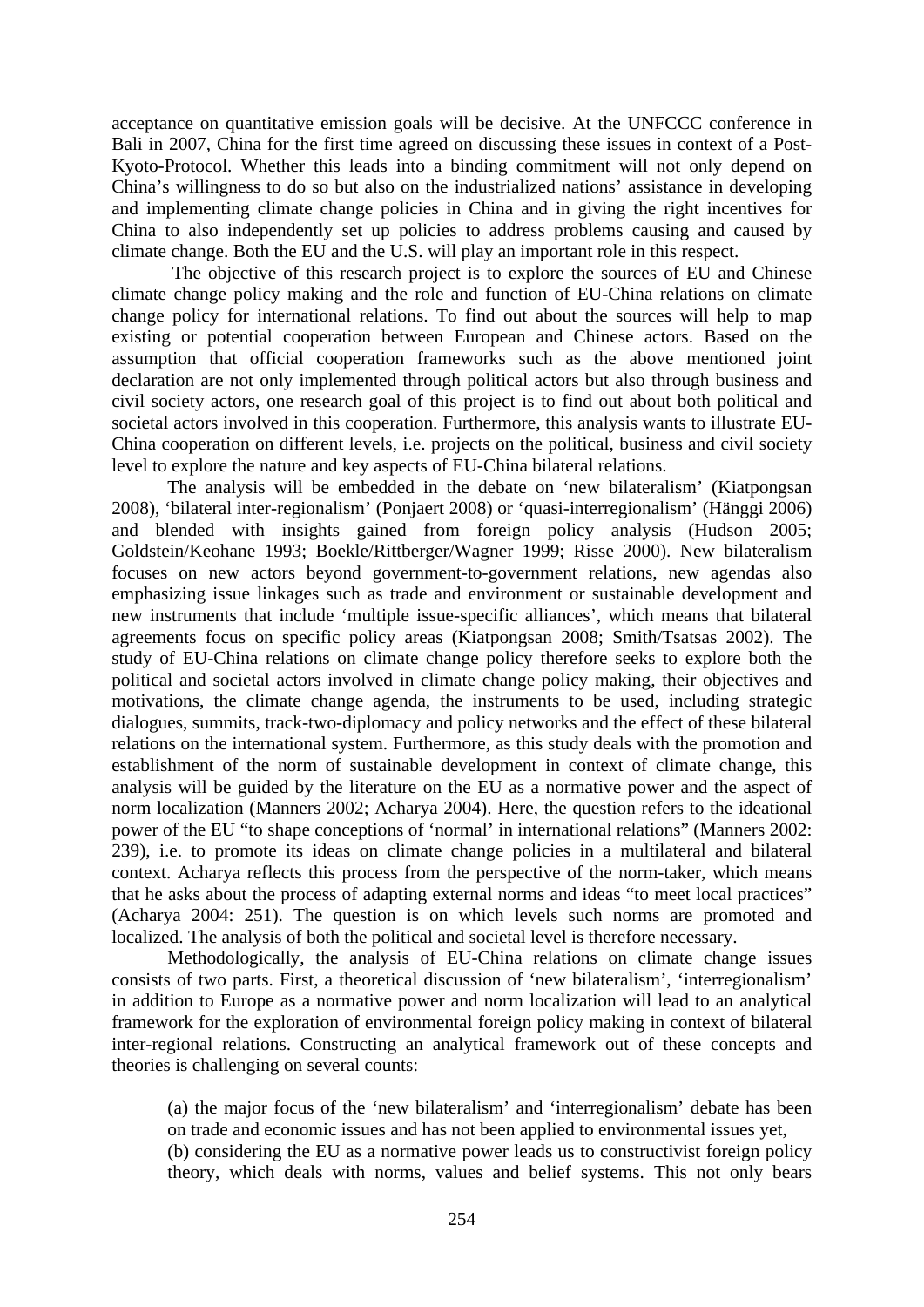definitional problems but requires profound cultural knowledge; moreover, the security agenda still dominates foreign policy analysis so that an analysis of environmental foreign policy making needs a clarification of environmental norms,

(c) the concept of the EU as a normative power is highly contested and needs further clarification with regard to environmental issues.

(d) foreign policy analysis of both international and bilateral environmental cooperation is close to non-existent so that only few academic writings can serve as reference points.

The major objective of the theoretical part will thus be to work out the main characteristics of 'new bilateralism' such as actors, agendas and instruments (e.g. Kiatpongsan 2008), the sources of climate change policy making, the functions of interregional relations such as agenda-setting or identity-building (e.g. Rüland 2001), and the role of norms as part of the constructivist agenda (e.g. Risse 2000; Sedelmaier 2004), including the EU's role as a normative power (e.g. Manners 2002) and the perception of this role or reaction by China.

 The theoretical part will be followed by an empirical analysis of EU-China relations with regard to climate change policy. The analysis will be done in three stages:

(a) On a sub-systemic level, the sources of the EU's and China's climate change policy behaviour will be identified. This is crucial to explain the two parties' motivations for bilateral cooperation in environmental issues. Here, the focus lies in domestic and societal aspects of climate change policy making.

(b) On a systemic level, the EU and China will be considered as the primary actors in bilateral relations and their interaction on the bilateral level will be explored.

(c) The analysis will then continue to link the sub-systemic with the systemic level, thus highlighting the role of societal actors including business in the implementation of policies decided on at the systemic level.

(d) In a final step, the interplay between bilateral cooperation and the international system will be analyzed. The challenge is here to work out causalities between the bilateral and multilateral level.

 The research will follow a discourse analytical design. To begin with the research process, I will explore the relevant discourses regarding EU-China cooperation on climate change. The discourses will be identified on both the sub-systemic and systemic level, i.e. discourses on the business and civil society level as well as on the level of EU-China political relations. The analysis will be based on a document analysis and qualitative interviews. The study of EU-China relations with regard to climate change will be based on the analysis of primary and secondary sources, i.e. academic literature to be found in university libraries and the internet, legal documents, official (government) websites and press releases (such as http://europa.eu), media releases (official newspapers), websites from societal actors such as environmental non-governmental organizations or foundations (e.g. Asia-Europe Foundation), websites and documents from business, documentation of strategic dialogues and summits (including the Asia-Europe Meeting, ASEM), documentation of the work of policy and scientific networks (e.g. Green Diplomacy Network). This document analysis will be complemented by qualitative interviews – narrative and expert interviews -, which are based on a semi-structured questionnaire to allow for greater flexibility in more or less informal interview situations. The selection of interviewees will be based on a network approach.

 The methodological tools will be complemented by the method of process tracing. This helps to understand the causal relationships between different variables over time. The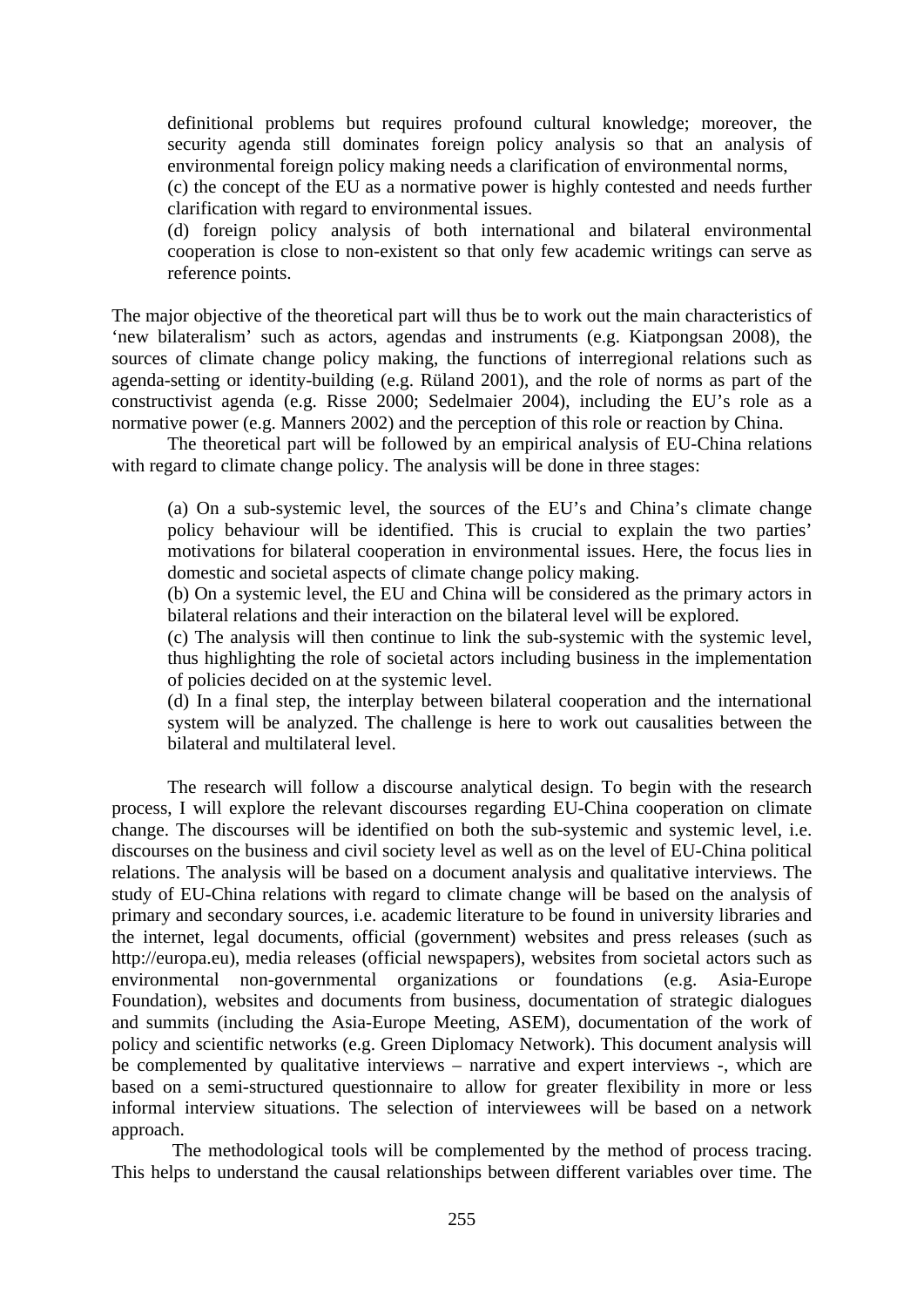analysis starts with the establishment of the EU-China Strategic Partnership in 2005 and follows the current negotiations on a Post-Kyoto Arrangement until a final agreement is decided on in Copenhagen 2009. To remain flexible, the period to be analysed might be expanded.

 As the research project is in its early stages, this paper is meant to explore the theoretical dimension of this research agenda and give a first broad overview of the empirical part. I will focus on the concepts of new bilateralism and norm localization as a possible analytical framework for the outlined research project. I will then continue to outline existing cooperation between the EU and China on climate change policies, identify incentives for China to strengthen and deepen cooperation with the EU in this respect and to describe instruments that are or might be important in this cooperation. Possible actors that could act as norm promoters and norm takers will be worked out.

# **New Bilateralism – What Is The Concept About?**

The concept of new bilateralism was introduced in the 1980s (e.g. Haggard/Cheng 1989) and has since been discussed under the terms of inter-regionalism (e.g. Rüland 2001) or quasiinterregionalism (e.g. Hänggi 2006). Scholars became interested in the changing nature of international relations and the emergence of new forms of bilateral cooperation instead of relying merely on multilateral structures. This observation could specifically be made in the area of trade and finance. A well-known phenomenon is the boom of bilateral and inter- or cross-regional free trade agreements in the Asia-Pacific region since the end of the 1990s (e.g. Dent 2006). Ravenhill (2003) sees new bilateralism as a reaction to the failure of existing international and regional institutions and the positive effects that could be established through new forms of bilateralism. The main research question is why states actively pursue these new forms of bilateral cooperation despite the advantages of multilateralism that are widely accepted by policy makers. The related question refers to the short-term and long-term impacts of new bilateralism for the international system.

 The main characteristics of new bilateralism can also be derived from the literature on new regionalism. Rüland (2001) identifies four key features of new regionalism:

- more diffuse membership,
- growing agenda complexity,
- development of its own organizational infrastructure,
- emergence of new independent actors.

 Kiatpongsan (2008) translates these features into new bilateralism by concentrating on new actors, agendas and instruments. On a government-to-government basis, new actors particularly come in on the level of track-two diplomacy. Here, corresponding officials, academics or experts become important players. Furthermore, business and civil society actors regularly participate in this kind of interaction (ibid.: 23). The traditional agendas of bilateral relations – economy, security, development – are conceptually modified. With regard to the economy, for instance, more sensitive issues such as the environment or agriculture are addressed in bilateral agreements (e.g. Fritz Carrapatoso 2007). The security agenda now follows a more comprehensive understanding of the security concept, thus integrating non-conventional security issues including topics such as, for example, the environment (ibid.: 27; see also Buzan/Weaver/de Wilde 1998; WBGU 2008; Diehl/Gleditsch 2001). The development agenda has shifted away from the traditional aid pattern and is now strongly based on issue-linkages. This means that development objectives are now linked to, for example, trade or security policies (ibid.: 32).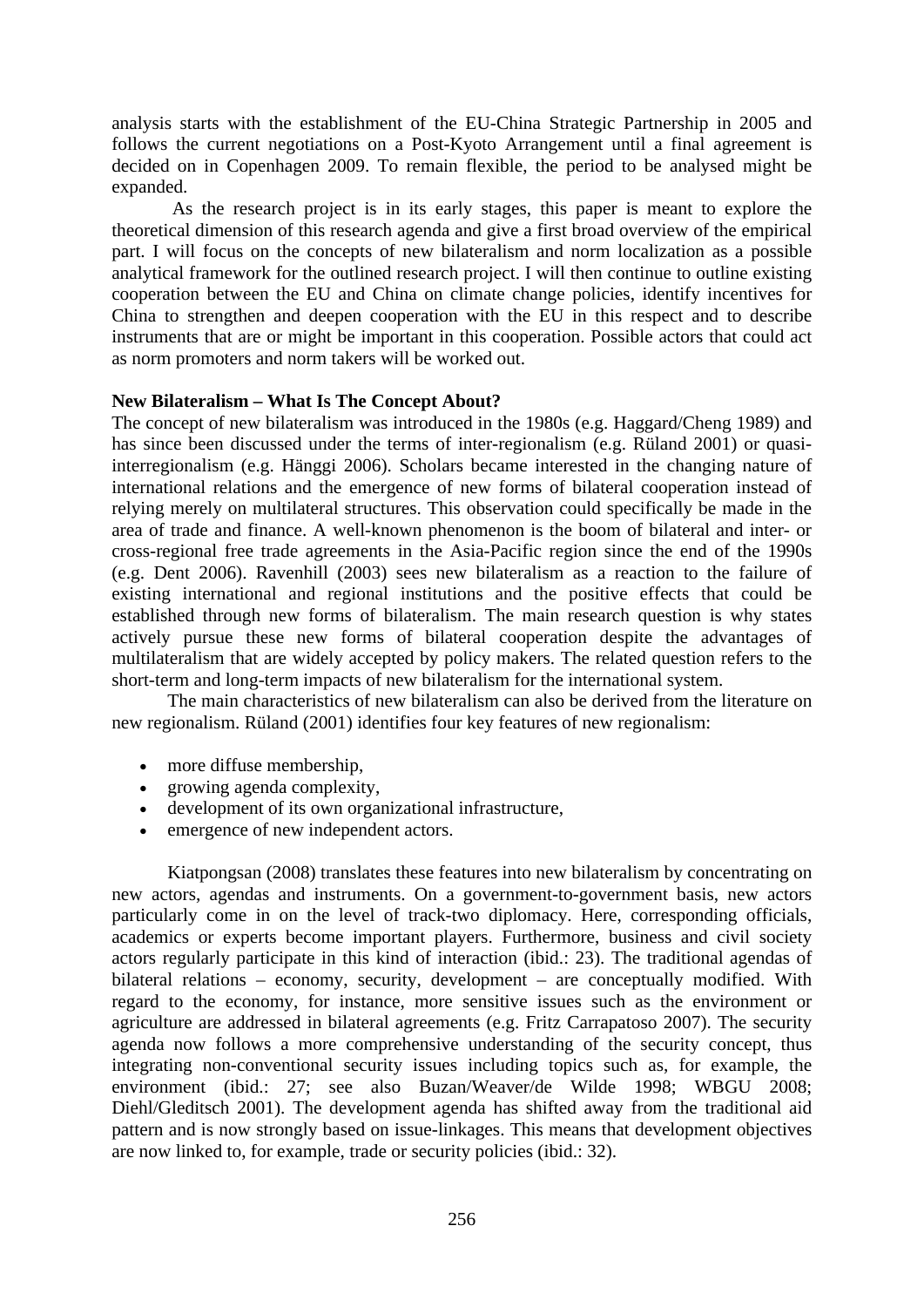States or regions decide to establish bilateral relations in addition to multilateral efforts for many reasons. Smith and Tsatsas (2002:3-9) highlight the following factors determining bilateral relations:

- Geographical, historical, religious, cultural and trade factors influence the scope and depth of bilateral relations.
- Pragmatism is a key factor, i.e. choosing partners with compatible interests to achieve shared objectives.
- Existing personal ties and regular contact between political actors facilitate cooperation.
- Good personal relations are decisive for the effectiveness of bilateral relations.
- Coalition-building is influenced by the existence of traditional alliances and geographical proximity.

 Bilateral relations have always been in the logic of EU policy-making. They have played a vital role in EU decision-making and are therefore important not only within the EU but also in its external relations. However, Smith and Tsatsas see "a danger in overemphasizing bilateral initiatives. They may be vital for effective policy-making, but achieving desired policy outcomes remains the key aim" (ibid.: xiii). In addition to creating and implementing effective policies, bilateral cooperation frameworks bear the potential to promote norms, motivate social learning and thus can help to bring about a paradigm shift in a country's policy making. Whether an organisation like the EU can act as a normative power depends on two factors: First, the development of a norm such as sustainable development needs a strong societal basis for two reasons. On the one hand, such a norm is considered a legitimate basis for policy-making when it is accepted by a wide range of societal and political actors. On the other hand, norms are promoted on both a political and societal level. To avoid contradictory policies and activities, a strong consensus on a norm is important. Second, the cooperating country must be willing to adopt such a norm. This is the basis for identifying common interests and effective policy-making. The acceptance and adoption of external norms does not only have to be by merely imitating but can also happen through the process of norm localization. This provides a norm like sustainable development with more legitimacy in the cooperating country and sets a long-term basis for future policy-making. The main characteristics of the concepts of normative power and norm localization will be discussed in the following section.

# **Normative Power Europe – How Norms are Spread and Localized**

With his article "Normative Power Europe: A Contradiction in Terms?", Ian Manners (2002) started a lively debate on the potential of the European Union to shape ideas and norms both within and outside Europe. In the tradition of Europe as a civilian power (Maull 1990), Europe's power is not seen in the realm of military action. Rather, Europe is considered to have the ideational power "to shape conceptions of 'normal' in international relations" (Manners 2002: 239). The EU has a strong normative basis which guides EU policies and external relations. Manners identifies five core norms and four minor, although far more contested, norms. The first ones include peace, liberty, democracy, rule of law and human rights. The minor norms refer to social solidarity, anti-discrimination, sustainable development and good governance (Manners 2002: 242). He continues in his argumentation by emphasizing the necessity not only to accept but to diffuse these norms in order to speak of a normative power. There are six factors shaping the process of norm diffusion: contagion, information, procedures, transference, overt diffusion and cultural filter (Manners 2002: 244- 245). Contagion refers to unintentional diffusion, meaning that the EU acts as an example of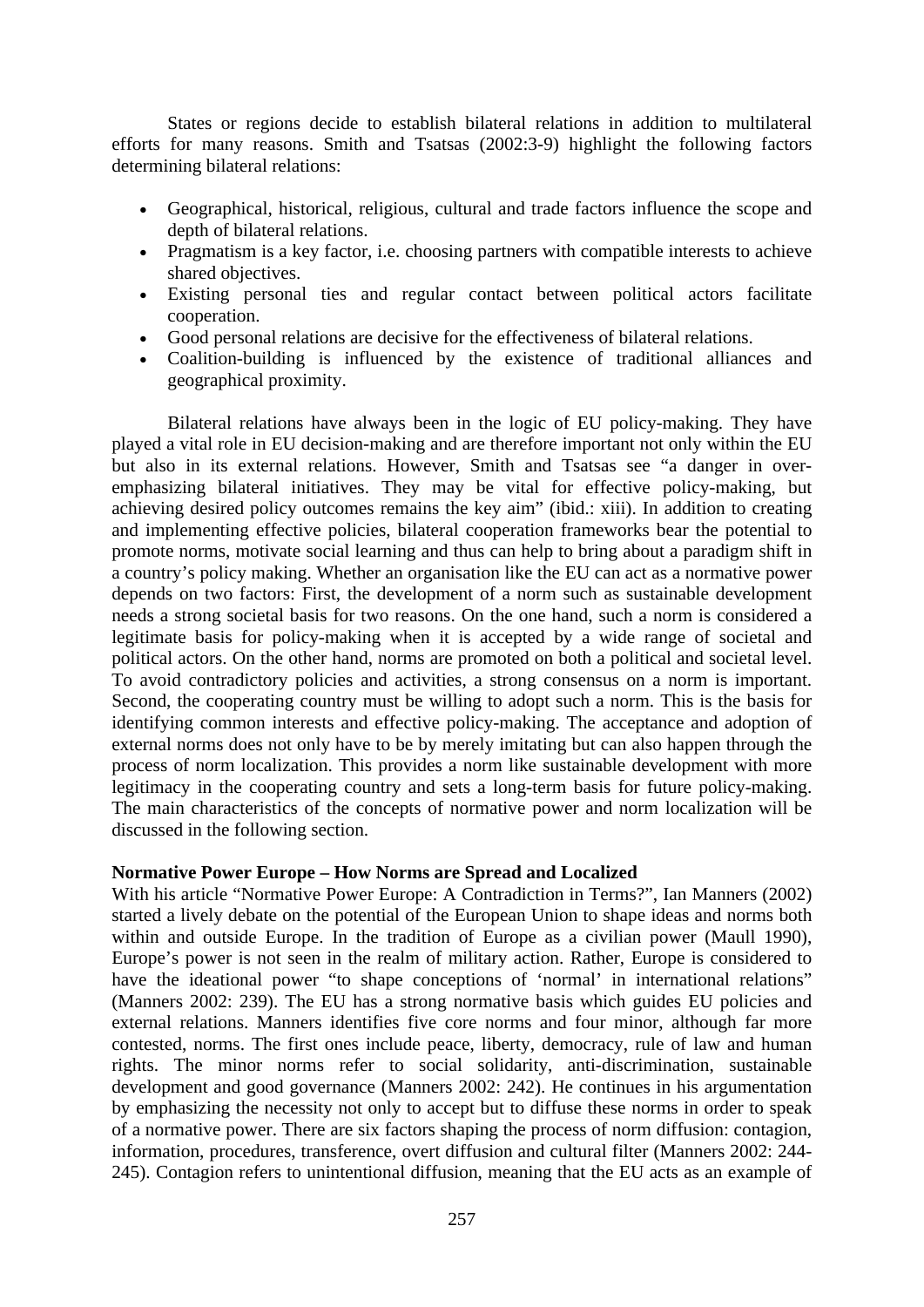successful regional integration. The aspect of information centres upon strategic communications, while procedures mean the institutionalization of a relationship with a third party. Transference highlights the diffusion taking place when the EU practices its politics, e.g. through the exchange of goods. Overt diffusion emphasizes the role of the EU through its physical presence in a third country. Finally, norm diffusion is shaped by a cultural filter, which is based on the "interplay between the construction of knowledge and the creation of social and political identity" (Manners 2002: 245). The aspect of a cultural filter becomes crucial in the literature on norm localization rather than norm diffusion. While norm diffusion seen from a constructivist perspective of socialization is considered as a result of adaptive behaviour, i.e. that "local practices are made consistent with an external idea", localization "describes a process in which external ideas are simultaneously adapted to meet local practices" (Acharya 2004: 251). Acharya argues in favour of "a dynamic explanation of norm diffusion that describes how local agents reconstruct foreign norms to ensure the norms fit with the agents' cognitive priors and identities" (ibid.: 239). Norm localization emphasizes the role of domestic actors in determining the "reception of new global norms", thus focusing on political, organizational and cultural variables in the specific country or region (ibid.: 243). Localization shows three characteristics: framing, grafting and congruence of ideas. Framing refers to the creation of issues, particularly through language. Grafting is understood as associating new norms with pre-existing norms. In a final step, through re-interpretation and re-representation of foreign norms, these norms are made congruent with prior local norms. Congruence-building is done by so-called "norm takers" (ibid.: 244). In sum, Acharya defines localization "as the active construction (through discourse, framing, grafting, and cultural selection) of foreign ideas by local actors, which results in the former developing significant congruence with local beliefs and practices" (ibid.: 245). Why foreign ideas are adjusted can be traced back to three factors: strengthening of existing institutions, rational exclusion of elements of new ideas to preserve the existing social order, enhance the profile and prestige of local actors and beliefs (ibid.: 246). The willingness or necessity to localize these foreign ideas can be found in the questioning of existing rules in context of a major crisis, systemic change, domestic political change in the norm taker or because of an international or regional demonstration effect (ibid.: 247). There are some conditions why localization is pursued and some advantages attributed to this process. First, the localization of foreign norms can improve legitimacy and authority of local actors without challenging existing social identities. Second, the strength of pre-existing local norms will become visible. Third, there must be local actors who are both credible and powerful in terms of shaping the discourse. Finally, the norm-takers have to have a strong sense of identity, i.e. they are aware of existing values and their uniqueness. (ibid.: 248-249)

The understanding for the process of norm localization becomes crucial when it comes to the question of how to promote European norms in third countries to facilitate cooperation. Past and current relations of the EU and member states to China show that Chinese self-perception and values are key to their commitment in the area of, for instance, climate change. In addition to taking the Chinese cultural and historical background into account, the normative role of the EU in climate change issues highly depends on its own developments in this respect (Scheipers/Sicurelli 2007:448). An ambitious climate change policy will not only enforce the EU's leadership in climate protection but being the global best practice case will increase its credibility.

 The EU's identity-building with regard to climate change was influenced by the opposing position of the U.S. under the Bush Administration. The more the U.S. opposed the Kyoto Protocol the more unified the EU got and the more ambitious its policies were formulated. It further strengthened its self-perception as the leading power in climate issues. (Scheipers/Sicurelli 2007: 445-446). The EU thus became an attractive partner in the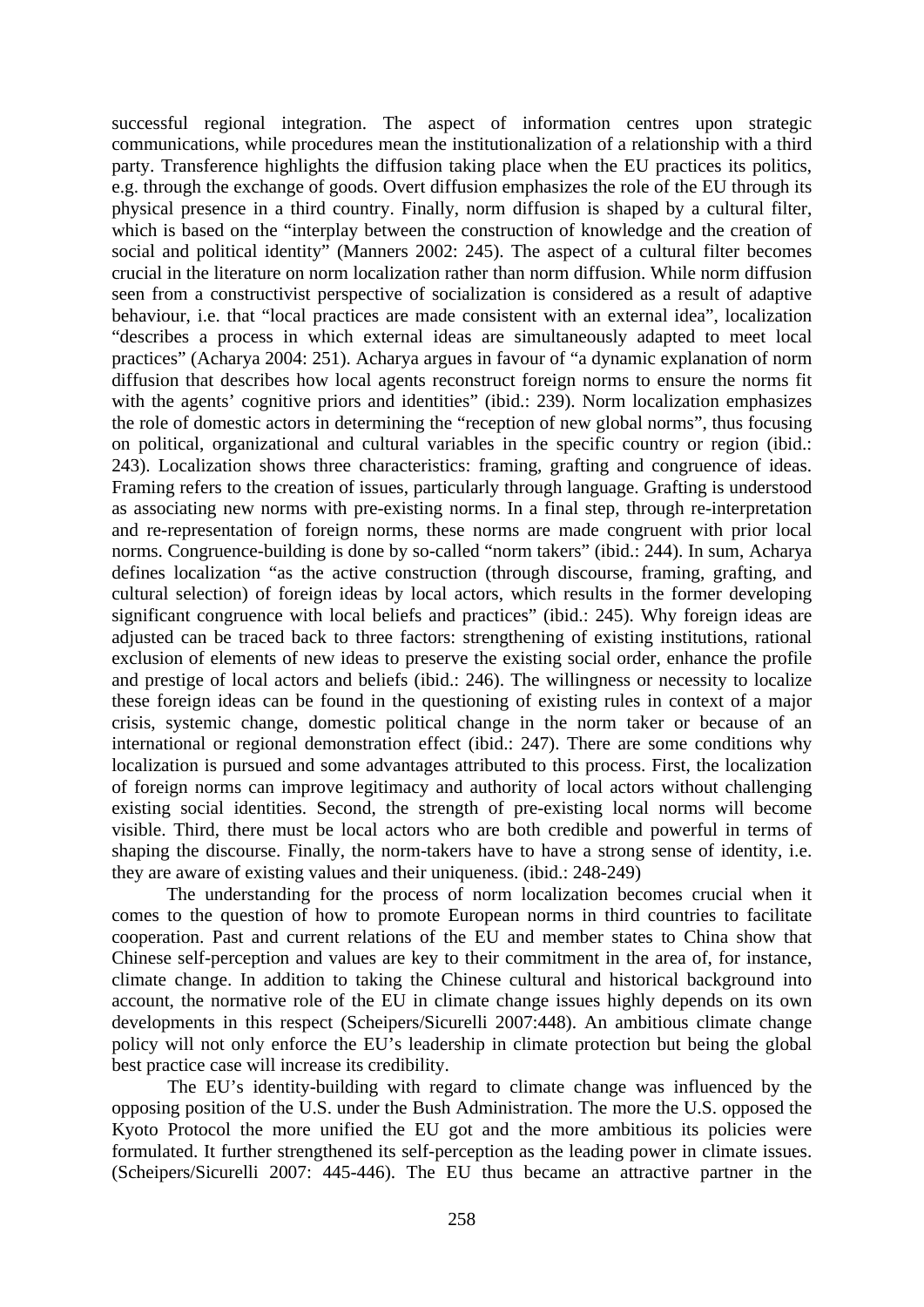worldwide promotion of technology transfer, the exchange of know-how and the enhancement of global and regional and national strategies for mitigation and adaptation measures. Leading by example can thus be considered as the strongest power of the EU to integrate other countries into multilateral efforts to mitigate and adapt to climate change. This means the EU's major strengths lie in its contribution to norm-spreading and institutionbuilding by using appropriate instruments such as multilateralism, diplomacy, precaution and the establishment of binding rules through international law-making (Scheipers/Sicurelli 2007: 451-452).

 Constructing norms and promoting them does not take place in a vacuum and norms are not "a given". From a European perspective, the norms shaping EU policies come from civil society and political elites (Manners 2002: 251). These norms are then mostly delivered through transnational and supranational organizations. Business as well has become decisive in promoting norms through their activities and cooperation with businesses in other countries. It is therefore likely that the process of norm localization takes place on three levels: civil society, business and political elites. The question is not only to what extent these norms are promoted through transnational or bilateral co-operations but also through which actors and networks this is done. We should therefore ask who acts as a norm promoter from a European perspective and who are the norm-takers or norm-localizers in China. This means we have to, first, ask about the sources of norm creation on the European level and, second, to identify the counterparts for norm localization in China. Finally, we can ask about the relevance of these forms of cooperation in (a) promoting norms on sustainable development and climate change in China and (b) the contribution of this alternative ways to multilateralism in enhancing the global climate change regime.

 In the following section, I will discuss the role of the EU as a norm promoter by outlining the key aspects of its climate change policy. By showing leadership in climate change policies and instruments, the EU has a best practice case as a solid basis for promoting the norm of sustainable development. This will be followed by a brief introduction into China's environmental problems as a trigger for an intensified cooperation with foreign partners. In a subsequent step, I will outline the major cooperation frameworks between China and the EU on the systemic level and continue with some examples of other institutional cooperation such as between China and the European Environment Agency (EEA) and the European Investment Bank (EIB). A first overview will be given on cooperation on the sub-systemic level. In the research project, cooperation between business actors and civil society actors will be analysed. In this paper, the focus will however be on civil society.

# **Showing Leadership: The EU Policy on Climate Change**

In 2008, the European Parliament and Council agreed on a "Climate Action and Renewable Energy Package", which was drafted by the European Commission. In this package, the member states re-emphasized their commitment to the mitigation of and the adaptation to climate change. The following goals were set out (European Commission 2009, 2009a, 2009b):

• Cutting emissions to at least 20 per cent by 2020 compared to levels in 1990; member states agreed to reduce emissions to 30 per cent if other developed countries agreed on comparable reductions in a Post-Kyoto agreement. The instrument to be used is the Emission Trading System (ETS). This instrument, which is in effect since 2005, has to be strengthened. It is "the largest multi-country, multi-sector Greenhouse Gas Emission Trading System world-wide" (European Commission 2009c).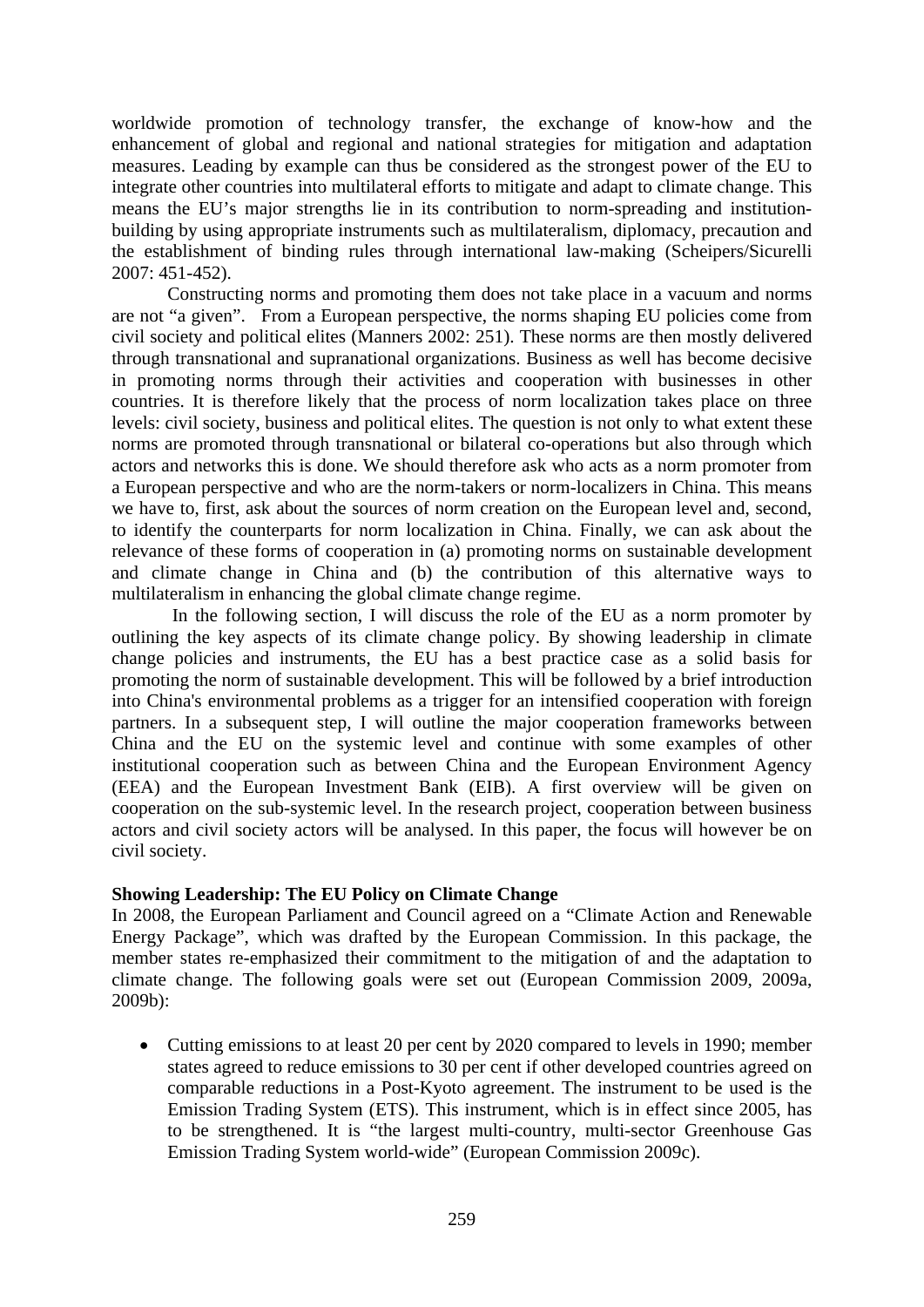- Cutting emissions of sectors excluded from the ETS (transport, agriculture, waste and households) to 10 per cent compared to the level in 2005 by 2020. This has to be done through binding national targets. With regard to transport, the aviation sector will be integrated into the ETS from 2012 onwards. Furthermore, CO2 emissions from new cars have to be reduced to an average of 130g per km.
- Increasing energy use of renewable energy to 20 per cent by 2020. Having a 10 per cent share for sustainably produced biofuels and other renewable fuels in transport.
- Cutting energy consumption to 20 per cent by 2020 through improving energy efficiency.
- Promoting the development and safe use of Carbon Capture and Storage (CCS) technology.
- Increasing research and development in environment, energy and transport to further enhance and promote clean technologies and to widen the understanding of climate change and its impacts.
- Reducing air pollution and health costs.
- Increasing employment through the support and development of eco-industries.

 The EU is a strong promoter of the norm of sustainable development, which becomes visible in its efforts to tackle climate change. The EU has developed a leading position in the global climate change regime and acts as a best-practice example with regard to its emission trading system and the development of new technologies. The ambitious goals with regard to CO2 emissions and the integration of further economic sectors into the ETS are promoted on an international level. Nevertheless, in order to remain competitive on the global market, the EU requires other developed countries to show similar efforts and wants developing countries like China to agree on binding rules with regard to emission reductions. To underline the EU's own commitment to global climate protection, it would further increase its own emission targets.

The EU has shown that climate protection can be economically beneficial through the development of new industries and the creation of new jobs in addition to the implementation of a successful emission trading scheme, which has not created significant economic downturns. Furthermore, the EU enlargement process has illustrated that economic development and environmental protection can be integrated. European environmental standards had to be adopted and implemented by the new member states. To meet future challenges in innovation, the EU opted for both push- and pull-strategies. The pull-strategies include the development of a market value for greenhouse gases and the phasing out of environmentally harmful subsidies. Moreover, the development and implementation of market-based instruments should be facilitated. The push-strategies are composed of an increase in financial support for innovative research and the establishment of public-privatepartnerships, especially to foster international cooperation (European Commission 2005).

Speaking in Manners' terms: the EU promotes its norms through contagion, which means that the EU acts as a successful example for the development of a sound climate change policy that integrates economic and environmental policies to fight global warming. The EU is however criticized for not fully using its potential through complex internal negotiations (Gupta/Ringius 2001). Nevertheless, many countries consider the EU as a best practice case. This picture is further promoted by the EU itself through international cooperation, which the example of the EU-China relations on climate change shows. To strengthen cooperation with a country like China, the EU seeks to give economic incentives, to improve information exchange and communication structures, but a successful cooperation also depends on China's willingness to seriously participate in this. Such willingness is further pushed through external factors like serious environmental degradation in China. This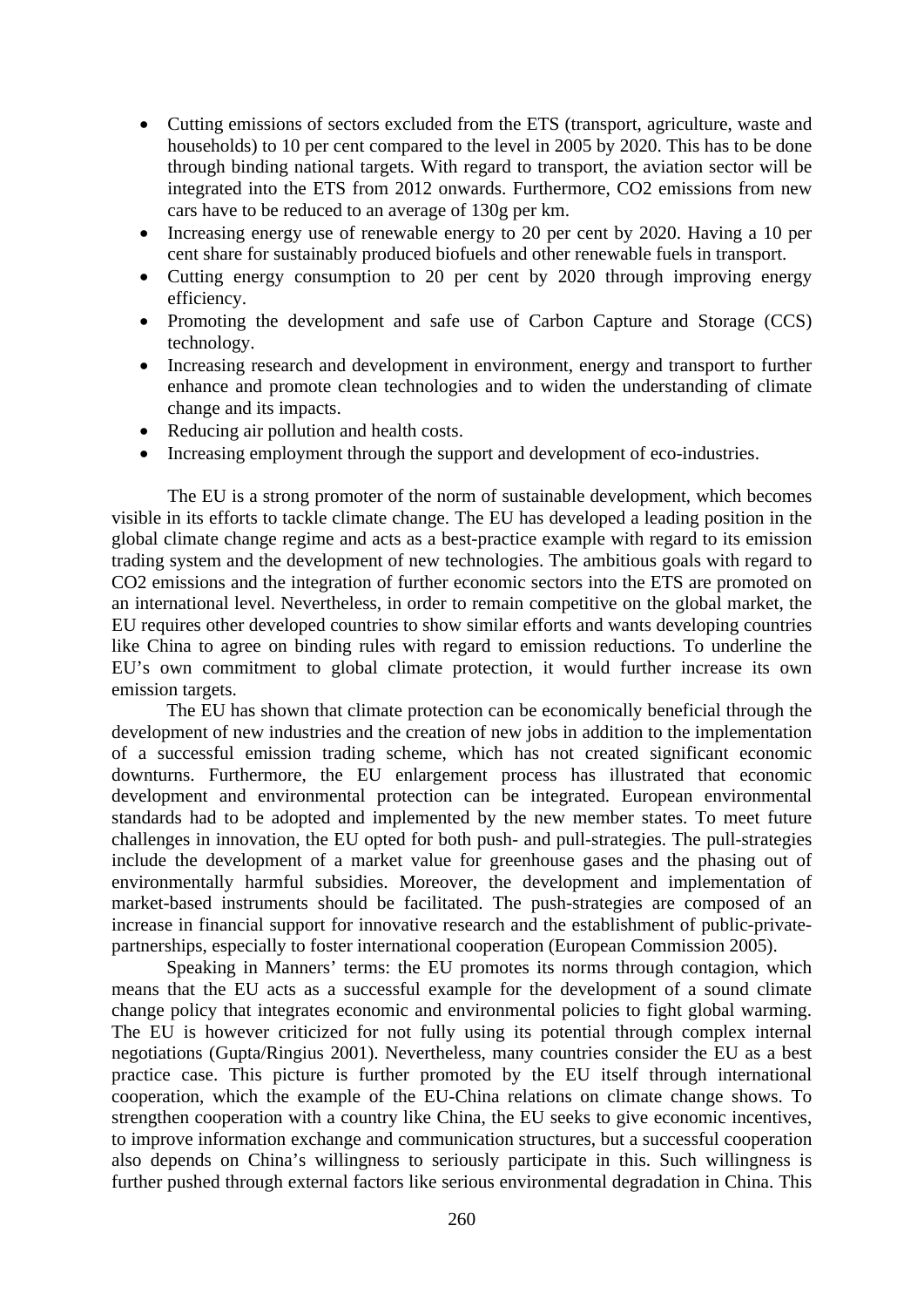reality has been accepted by the Chinese government, which facilitates international cooperation in this respect and also increases the likeliness of the Chinese government and society to adopt and localize the norm of sustainable development. The next section will briefly outline China's most urgent environmental problems, which are also all related to global warming.

### **Environmental Problems in China: A Catalyst for Cooperation?**

Environmental problems in China are manifold and now bear the potential for social unrest on a national level and diplomatic conflicts on an international level. In addition to (unequal) economic growth and a huge population, the lack of political transparency and the inequalities in the enforcement of environmental policies put further stress on the Chinese environment (Edmonds 2008: 271, 295). The major environmental challenges that could be identified for China are deforestation, water scarcity, desertification, flooding, soil erosion, glacial retreat, population growth and pollution (Economy 2005: 204-205; Edmonds 2008: 271). All these problems are and will be intensified by climate change, which the IPCC report clearly illustrated with regard to China (IPCC 2007). In 2008, the Chinese government reacted to climate change issues and recently published its "White Paper: China's policies and actions on climate change" (Chinese Central Government 2009), in which they point out the situation and impacts, develop strategies and objectives for addressing climate change and laid out policies and actions decelerate and adapt to climate change. The government also emphasizes the importance of enhancing public awareness and the necessity to cooperate internationally.

The urgency of China's environmental problems including those caused and intensified by climate change was underlined by a World Bank report in 2007. In this report, the World Bank states that even though economic development has positively impacted on the environment in terms of technology improvements, a changing industrial structure in terms of energy efficiency and pollution control and general pollution control policies, the environmental problems are pressing and cause a lot of costs. Increasing health problems, crop and material damage through air and water pollution, deterioration of the water problem would cost the Chinese government billions of dollars per year (World Bank 2007). China is therefore interested in cooperation with both international institutions and other countries to tackle its environmental problems. China has received strong assistance from the World Bank, the Asian Development Bank (ADB), the Global Environmental Facility (GEF) and Japan. They helped China in developing and implementing environmental protection work such as monitoring systems, developing a legal system and analyzing energy alternatives (Economy 2005: 209-210). Nevertheless, economic growth should not be compromised for the sake of environmental protection. The best case scenario would therefore be to combine continuing growth, democracy and environmental protection. The reality however shows a different picture. This has once again become clear in the ongoing negotiation process of the Post-Kyoto-Protocol. To assure China's participation in a global climate change regime, not only financial and economic incentives given by other countries and international institutions to help China develop a "greener" economic structure are essential. Moreover, a fundamental change in values is required (Economy 2005: 213). It is therefore necessary that the major industrialized and polluting countries lead by example and actively contribute to the design of "China's environmental future" (Economy 2005: 214).

Here, the cooperation with the EU can become crucial. First, the EU has a strong history in environmental protection and has developed expertise in instruments to combat climate change. Second, the EU can act as a norm promoter with regard to sustainable development and help to raise public awareness in China about environmental and climate issues. Third, the EU has various possibilities to promote these norms – either through its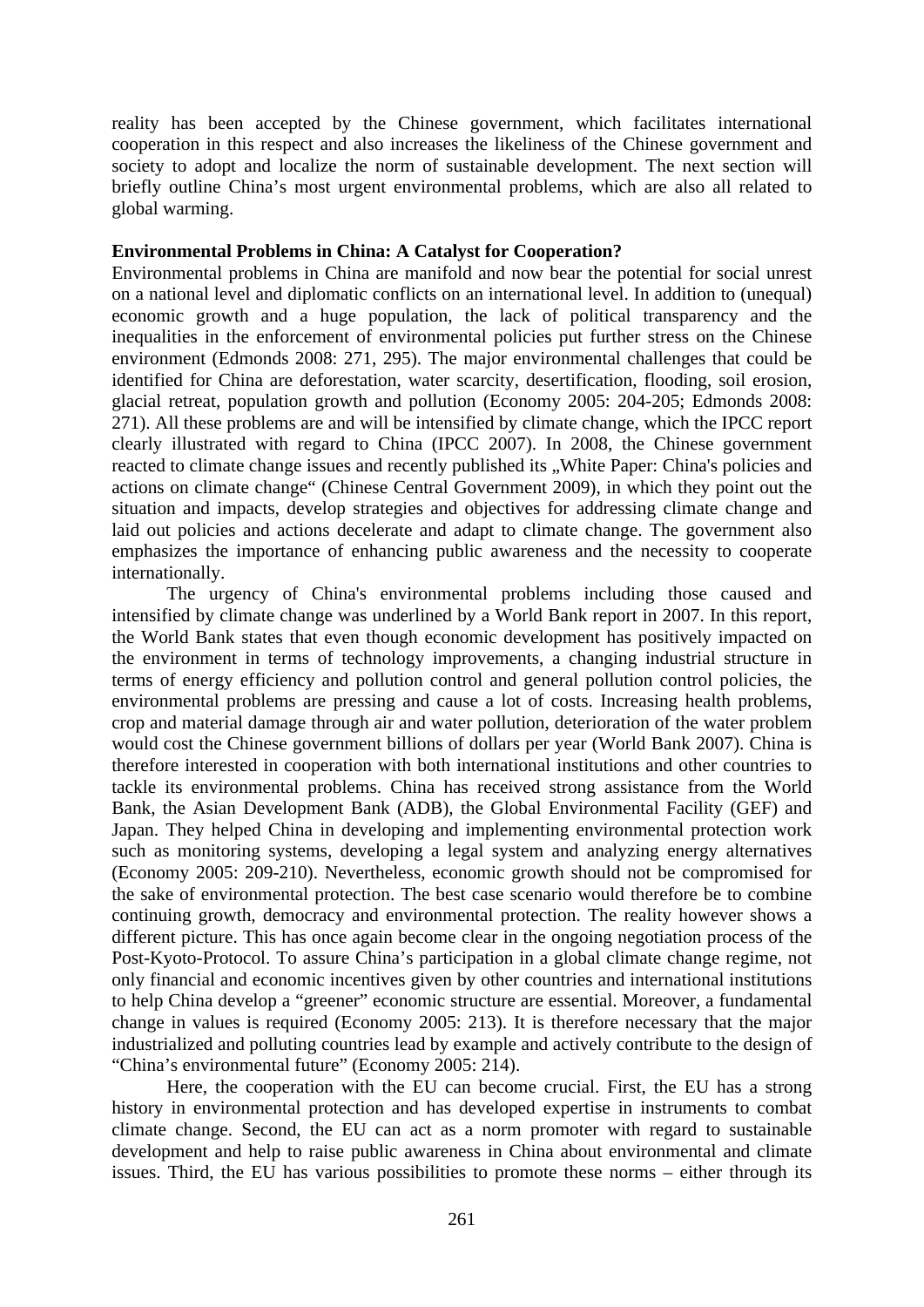official ways or through its member states. Finally, many actors including civil society and business are and can be involved in fostering environmental and climate protection. Through their work on the ground, it can be assumed that their assessment of potential cooperation frameworks is more realistic and based on practical experience.

# **'New Bilateralism' to Fight Global Warming? The EU-China Relations on Climate Change**

Norm diffusion is facilitated through the establishment of strategic communications and the institutionalization of bilateral relations, which then further supports this diffusion process through concrete actions, i.e. transference. As I do not assume that the Chinese government and society simply imitates and adopts the norm of sustainable development as stated by the literature on norm diffusion, I argue that these are also the processes that trigger the process of norm localization as interaction is a prerequisite for this.

A starting point for the analysis of EU-China relations on climate change is the "EU and China Partnership on Climate Change", which was established between the two parties in September 2005 (European Commission 2005a). In the "Joint Declaration on Climate Change between China and the European Union", the EU and China set the agenda for future cooperation on climate issues. Both parties seek to strengthen cooperation on climate change policies through dialogue, practical co-operation in the fields of development, deployment and transfer of clean technologies and the Clean Development Mechanism (CDM). Furthermore, more cooperation is sought on research and analysis on the consequences of climate change in addition to enhanced cooperation on capacity building and strengthening of institutions through, e.g. raising public awareness and environmental education and training. In parallel, the two parties agreed on "The China-EU Action Plan on Clean Coal" and "The China-EU Action Plan on Industrial Co-operation on Energy Efficiency and Renewable Energies". The EU-China Rolling Work Plan (RWP) on Climate Change, which the two parties agreed on in October 2006, serves as the major reference document in which they set the agenda for further cooperation. The following forms of cooperation have been decided on (European Commission 2006):

- EU-China summit: ensuring high-level political follow-up and where necessary provide further guidance.
- Bilateral Consultation Mechanism: ensuring contacts at working level, involving representatives from the Chinese Ministries concerned and the EU Troika (current and future EU Presidency and Commission) to provide broader political coordination and guidance for the implementation of the Partnership and strengthen their dialogue on climate change policies and exchange views on key issues in the climate change negotiations. This Mechanism shall meet at least once and where necessary twice every year.
- Direct cooperation between the EU environment counsellors group and relevant Chinese ministries: the EU environment counsellors group will ensure coordination between EU Member States and day to day follow-up of the Partnership.

 In this document, the importance of bilateral sectoral cooperation under specifically framed bilateral mechanisms was highlighted. I could be assumed that a broader cooperation including the integration of not only political actors but also business and societal actors was aspired to gather experts in their fields in order to establish effective cooperation in specific areas. This was further emphasized through the recognition of priority areas (PA) in which practical cooperation becomes crucial (European Commission 2006):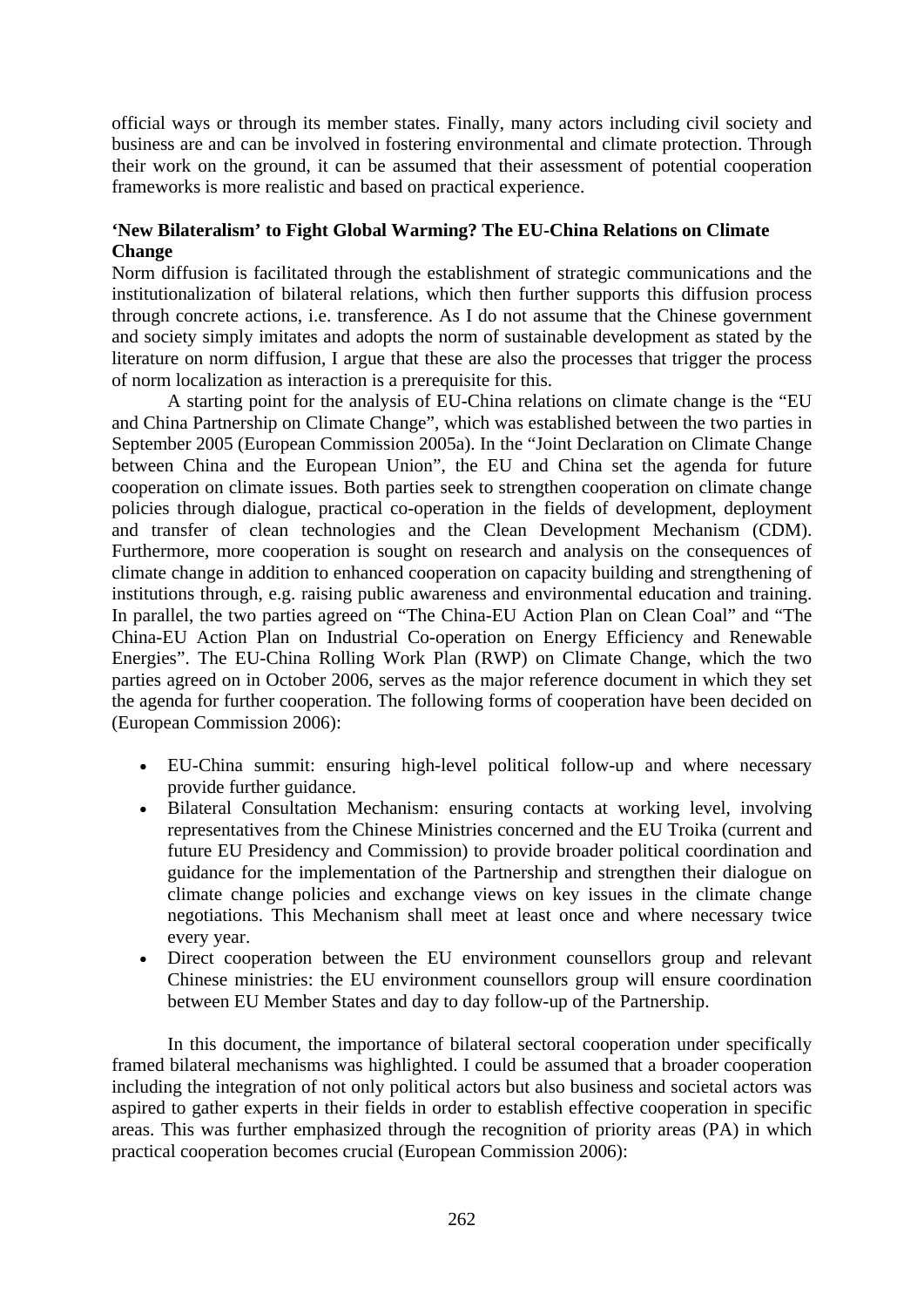- Energy efficiency and energy conservation;
- New and renewable energy;
- Clean coal technologies and carbon dioxide capture and storage for near-zero emissions power generation
- Methane recovery and use

1

- Hydrogen energy and fuel cells
- Power generation, transmission and distribution
- Clean Development Mechanism and other market-based instruments such as Emissions Trading Schemes
- Impacts of and adaptation to climate change
- Capacity building, strengthening institutions and raising public awareness.

 Based on this work plan, the following joint projects are currently listed on the European Commission's website (European Commission 2009):

- EU-China CDM Facilitation Project to strengthen the Clean Development Mechanism (CDM) as a central pillar of sustainable development in China. The establishment and improvement of China's policy and regulatory frameworks in addition to quality management of the CDM process will be the key areas of cooperation.
- Carbon Capture and Storage ("Zero-Emission" Demonstration Plant) to promote "practical cooperation on the development, deployment and transfer of clean fossil fuels technologies, to improve energy efficiency and to achieve a low carbon economy". There are currently two feasibility studies on CCS (Carbon Dioxide Capture and Storage) in process. First, the Near Zero Emission Coal (NZEC) project and the COACH project (Cooperation Action with CCS China-EU)<sup>2</sup>. These projects are supported by the STRACO2-project (Support to Regulatory Activities for Carbon Capture and Storage). The activities will be continued in a phase two and three, which will, first, specifically focus on site-specific design and feasibility studies, and, second, focus on the construction and operation of a demonstration plant with CCS technology.
- The EU-China Energy and Environment Programme (EEP) seeks to promote sustainable energy use and thus to improve the environmental and health conditions in China.
- There are regular meetings under the Bilateral Consultation Mechanisms, the EU-China NZEC Steering Committee, annual summits, official visits, study visits, joint workshops and expositions.

Under the umbrella of the European Environment Agency (EEA), several smaller projects have been pursued such as the China (Kunming) Environmental Protection and Renewable Energy Exposition, the China Europa 2009 or the China Carbon Trade Summit 20093 . This trade summit is an interesting institution as it seeks to serve as a networking arena for senior executives, tradesmen and environment and technique expert to discuss issues relevant for carbon industry. China has become an important player in the CDM market, now covering 51 per cent of the global CDM trading market. China is therefore an

 $2^2$  For further information on these programmes see NZEC, http://www.nzec.info and COACH, http://www.co2coach.com (07.06.2009).

<sup>3</sup> For further information on these events see China (Kunming) Environmental Protection and Renewable Energy Exposition, http://technologies.ew.eea.europa.eu/Events/eve204704; China Europa 2009, http://www.eea.europa.eu/events/china-europa or the China Carbon Trade Summit 2009, http://ccts.cbichina.com/english.html (07.06.2009).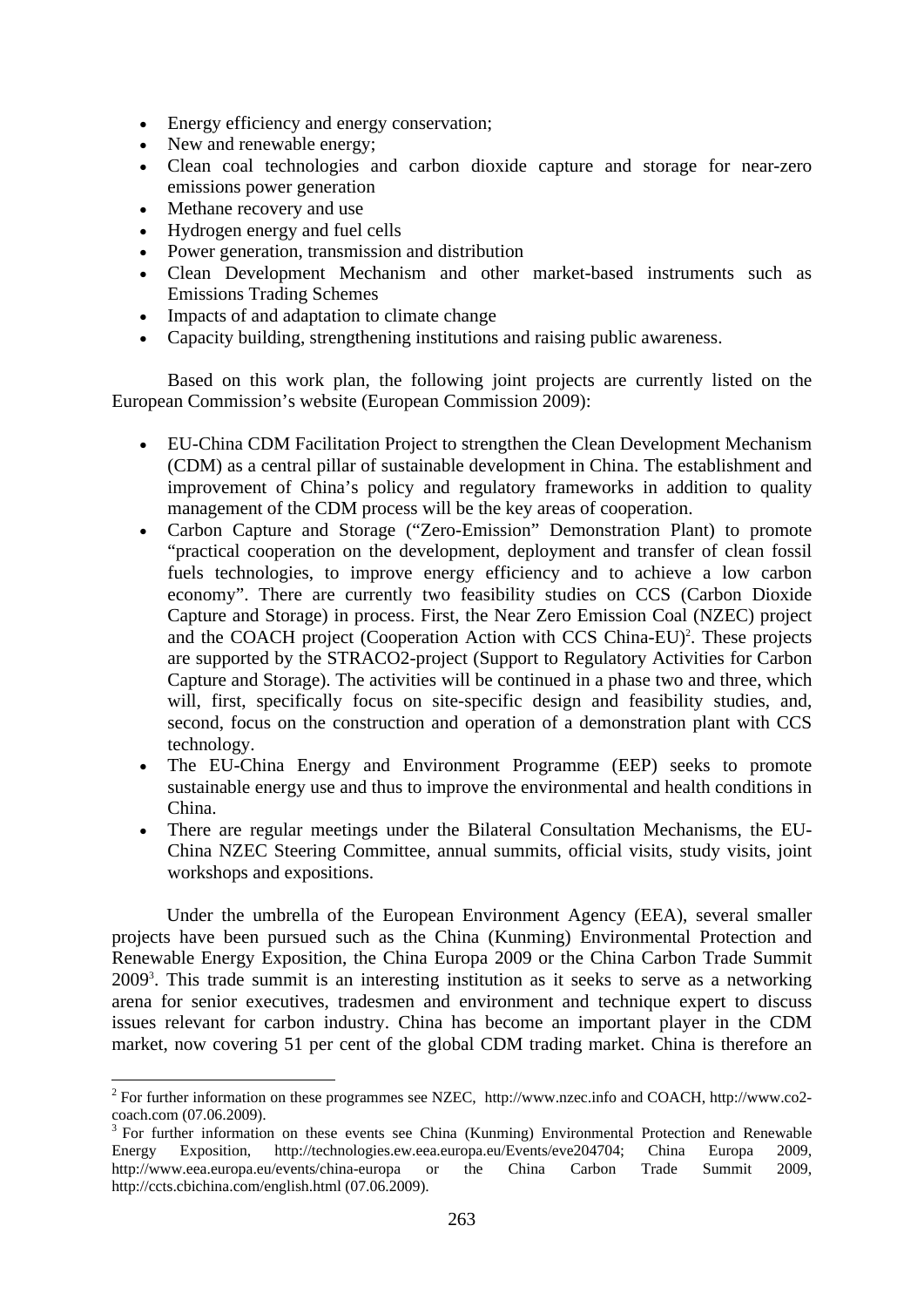attractive partner for foreign investment to reduce carbon emissions. This is a good example to illustrate business interest climate change policy.

At the  $10^{th}$  China-EU Summit in 2007, political leaders decided on the establishment of a China-EU Clean Energy Centre. The objective is to strengthen cooperation on energy efficiency and on exploring new clean technologies<sup>2</sup>. The commitment to combat climate change through joint projects was reaffirmed at the  $11<sup>th</sup>$  EU-China Summit in 2009. In context of the summit in 2007, the European Investment Bank (EIB) considered to offer China a EUR 500 million framework loan, the China Climate Change Framework Loan (CCCFL) to invest in projects combating climate change (Presidency of the European Union 2007). This loan now provides China with a total of EUR 220 million that will assist the Chinese government in investing in projects helping to mitigate climate change. The funding of projects includes forestation programmes, the construction of wind farms and energy efficiency and pollution reduction. These projects shall all be registered under the Clean Development Mechanism (European Union 2009d).

The general and by far not exhaustive illustration of EU-China cooperation on climate change shows that the emphasis is put on the transfer of technology and know-how through joint research projects, practical cooperation and investment programmes. The political framework is set and developed through regular dialogue and bilateral consultation mechanisms and high-level summits, which further emphasize both parties' commitment to this process. The projects also meet strong business interests such as in the carbon market, clean energy technology and renewable energies. The EU thus integrates China into the global combat of climate change through financial and economic incentives, which are in the end beneficial to both sides. The question remains whether this rather technical and economic cooperation also leads to a re-thinking about the relationship between economic development and environmental protection, i.e. following the path of sustainable development rather than treating the economic and ecological sphere separately. This leads us back to the initial question of the EU as normative power acting through various channels on the systemic and sub-systemic level. So far, I have briefly outlined cooperation that primarily takes place on the systemic level between the EU and China. The illustration of the EEA's activities emphasized the role of business in promoting climate protection measures. In addition to the political and business level of cooperation, there is also civil society cooperation on climate change issues. Under the framework of new bilateralism, the research agenda of this project is to analyze the diverse actors, agendas and instruments. In the following section, I will give a first overview of some civil society cooperation frameworks.

#### **Civil Society: Actors, Agendas and Instruments**

A first entrance point for the exploration of EU-China civil society relations is the EU-China Civil Society Forum. As stated on the forum's website, the main objective is "to foster the development of relations between the EU, its members and China and to ensure that their relations promote social justice, contribute to the protection of the environment and strengthen human rights" (EU-China Civil Society Forum 2009). To achieve this goal, the forum wants to enable informed public debate, assist political institutions within the EU and its member states in building relations to China based on principals like social and ecological justice and human rights, ensure the maintenance of labour and environmental standards in business activities and to increase cooperation between and among civil society groups in the context of EU-China relations. This network is run by civil society organizations from Germany, Austria, France and Belgium. Cooperation partners in China differ depending on the topic. With regard to the environment, the following organizations are listed:

• Center for Biodiversity and Indigenous Knowledge (Kunming, China)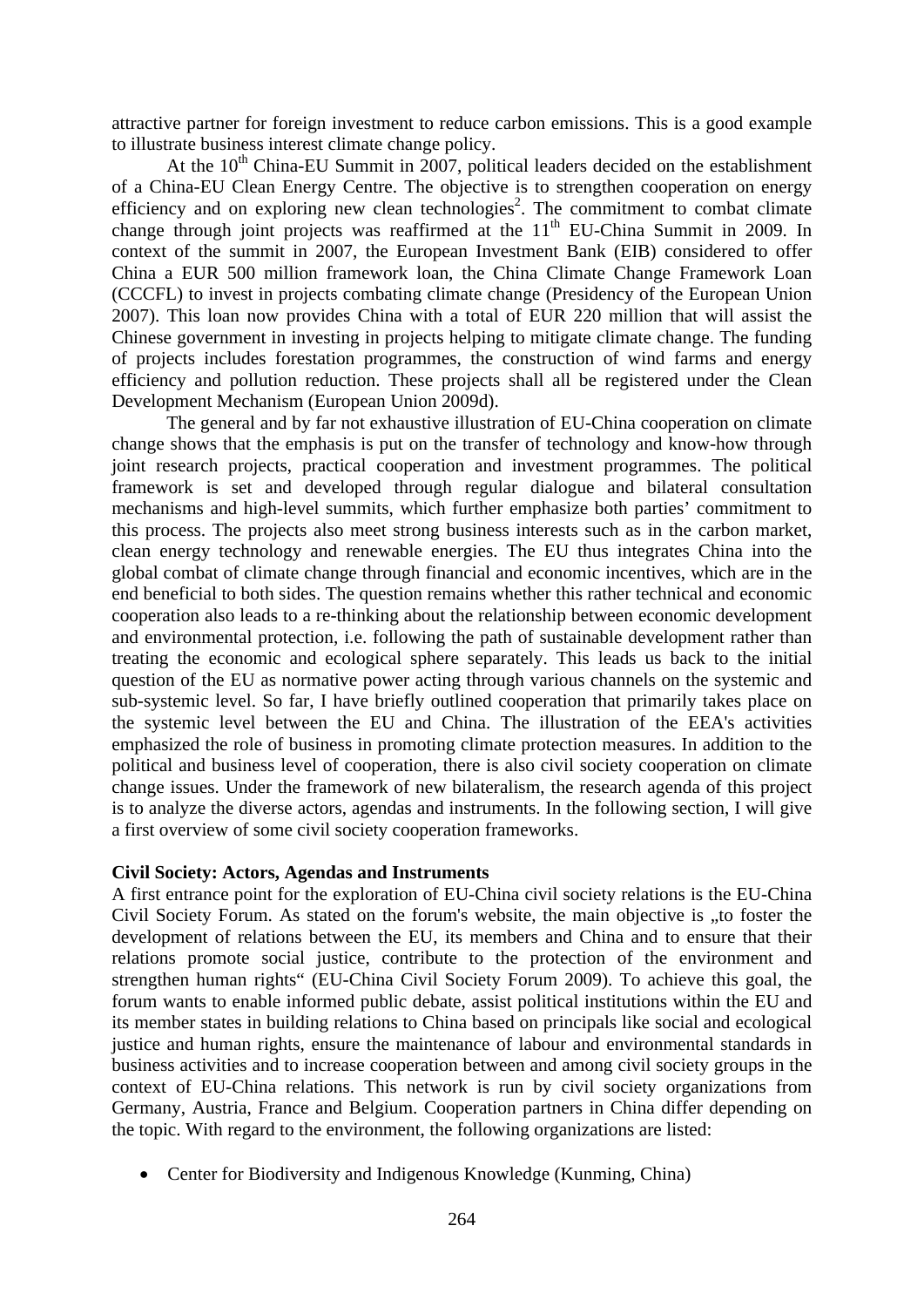- CANGO-China Association for NGO Cooperation (Beijing, China)
- Roots & Shoots (Beijing, China)
- Green Watershed (Kunming, China)
- Green Stone (Nanjing, China)
- Animal Asia Foundation (Hong Kong, China)
- The Green Volunteer League of Chongqing (Chongqing, China)
- Green Earth Volunteers (Beijing, China)
- Xinjiang Conservation Fund (Beijing, China)
- Moving Mountains (Beijing, China)

 If we take a closer look at the Chinese organizations listed, the most interesting one with regard to the networking aspect is CANGO. The aim of CANGO is to provide a platform for the exchange of information and experience for Chinese NGOs working on poverty alleviation, environmental protection and social development. CANGO also seeks to "broaden corporative channels between CANGO and government, business, and research institutes" and also acts "as an intermediary agency and partners with foreign NGOs, bilateral and multilateral organizations and Chinese NGOs to enhance fundraising, provision of technical support and capacity building of grassroots NGOs in China" (CANGO 2009). In addition to various European-based organizations and institutes (and other international and foreign organizations and institutions), the European Commission is part of the partners and donors of CANGO, which means that there is a close affiliation from the EU to this network.

The agendas of these civil society organizations and networks are diverse. Their role is to promote a better understanding for environmental issues including environmental protection, conservation and climate change. They are diverse in their constitution and missions but they share similar goals, namely to protect the environment on a local, national and global level. As most of the NGO umbrella organizations, CANGO has the potential to support exchange of the various existing environmental NGOs in China and link them with foreign NGOs and transnational networks in addition to providing them access to government and business actors to strengthen their lobbying capacities. A crucial role of NGOs is also public information and education. A wider network can assist them in professionalizing in public relations and information management. NGOs and other civil society groups can therefore act as norm takers as they are rooted in their society and are accustomed with its values and ideas so that external norms can be localized. To what extent this can happen and what the EU can contribute in this respect has to be further analyzed on the basis of personal interviews.

#### **Conclusion**

EU-China relations can significantly contribute to a strengthening of the global climate change regime beyond international negotiations under the UNFCCC. As it is difficult to integrate a country like China into an international agreement with binding regulations on emission reductions, the EU as a best practice example for the integration of economic and environmental policies with regard to climate change can act as a normative power. This means, the EU can first show leadership in the field of climate change policy and illustrate how significant emission reductions are possible without challenging high economic performance. Second, the EU can assist China in developing and deploying new clean technologies and help to direct its economic growth in a sustainable way. And, third, by promoting its norm of sustainable development (and climate protection being part of it) through the its activities and the institutionalization of EU-Chinese relations, the EU can help in raising awareness for climate change issues and to show ways in dealing with this problem. The potential for a paradigm shift in Chinese policies and thinking increases the more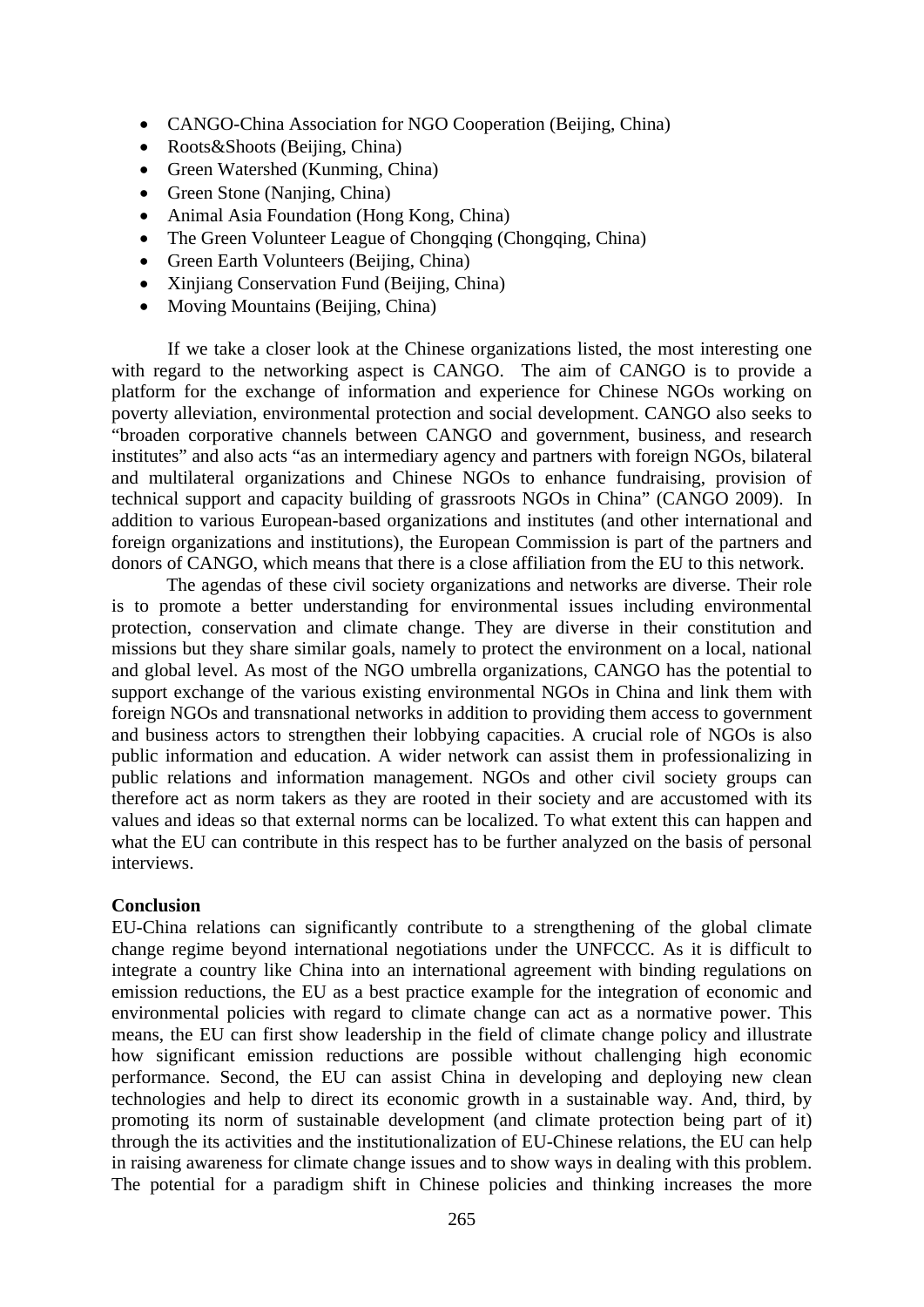interaction there is between European and Chinese actors on a political, business and civil society level. It is however more probable that the Chinese government and society localize the norm of sustainable development than merely imitating and adopting European norms without embedding them into local traditions. If a norm is localized, it will be more accepted within politics and society. It is therefore not only more enduring but also more likely to bring about a cognitive shift. If this happens, China's participation in multilateral negotiations on climate change policy will positively alter, which will be beneficial for the promotion of a global climate change regime. That such bilateral cooperation has the potential to act in the way of norm diffusion or norm localization and to act as a catalyst for further commitment on the multilateral level could already have been observed during the pre-negotiations in Bali 2007, when China accepted to talk about quantitative reduction goals in upcoming negotiations. Copenhagen 2009 will show how strong this commitment finally is and which are the influential factors in getting a turning point in global climate change policy-making.

The role of "new bilateralism" for the strengthening of a global climate change regime in addition to the questions of how Europe can act as a normative power and to what extent the norm of sustainable development in the context of climate change is localized in China on the political, business and civil society level will be further analyzed in this research project.

### **References**

- Barkdull, John and Paul G. Harris (2002). "Environmental Change and Foreign Policy: A Theory Survey", in: *Global Environmental Politics*, Vol 2, No 2, pp. 63-91.
- Boekle, Henning/Rittberger, Volker/Wagner, Wolfgang (1999). *Normen und Außenpolitik. Konstruktivistische Außenpolitiktheorie*. Tübinger Arbeitspapiere zur Internationalen Politik und Friedensforschung, No. 34, http://w210.ub.unituebingen.de/dbt/volltexte/2000/141/pdf/tap34.pdf (20.12.2008).
- Buzan, Barry / Waever, Ole / de Wilde, Jaap (1998). Security. A New Framework for Analysis. Boulder: Lynne Rienner.
- Chinese Central Government (2008), White Paper http://www.china.org.cn/government/news/2008-10/29/content\_16681689.htm (06.06.09).
- Dent, C. (2006). New Free Trade Agreements in Asia-Pacific. Houndmills: Palgrave Macmillan.
- Diehl, Paul F. / Gleditsch, Nils Peter (eds.) (2001). Environmental Conflict. Boulder: Westview Press.
- Economy, Elisabeth (2007). "China's Environmental Challenge", in: Denoon, David B.H. (ed.). *China. Contemporary Political, Economic and International Affairs*. New York: New York University Press, pp. 204-215.
- Edmonds, Richard Louis (2008). "China's Environmental Problems", in: Gamer, Robert E. (ed.). *Understanding Contemporary China*. 3rd Edition. Boulder: Lynne Rienner, pp. 271-298.
- European Commission (2005), KOM (2005) 35, Strategie für eine erfolgreiche Bekämpfung der globalen Klimaänderung, http://eurlex.europa.eu/LexUriServ/LexUriServ.do?uri=COM:2005:0035:FIN:DE:PDF (06.06.09).

European Commission (2009), Climate Action,

http://ec.europa.eu/environment/climat/climate\_action.htm (06.06.09)

- European Commission (2009). China, http://ec.europa.eu/environment/climat/china.htm (01.06.09).
- European Commission (2009a), EU Action Against Climate Change. Leading Global Action to 2020 and Beyond,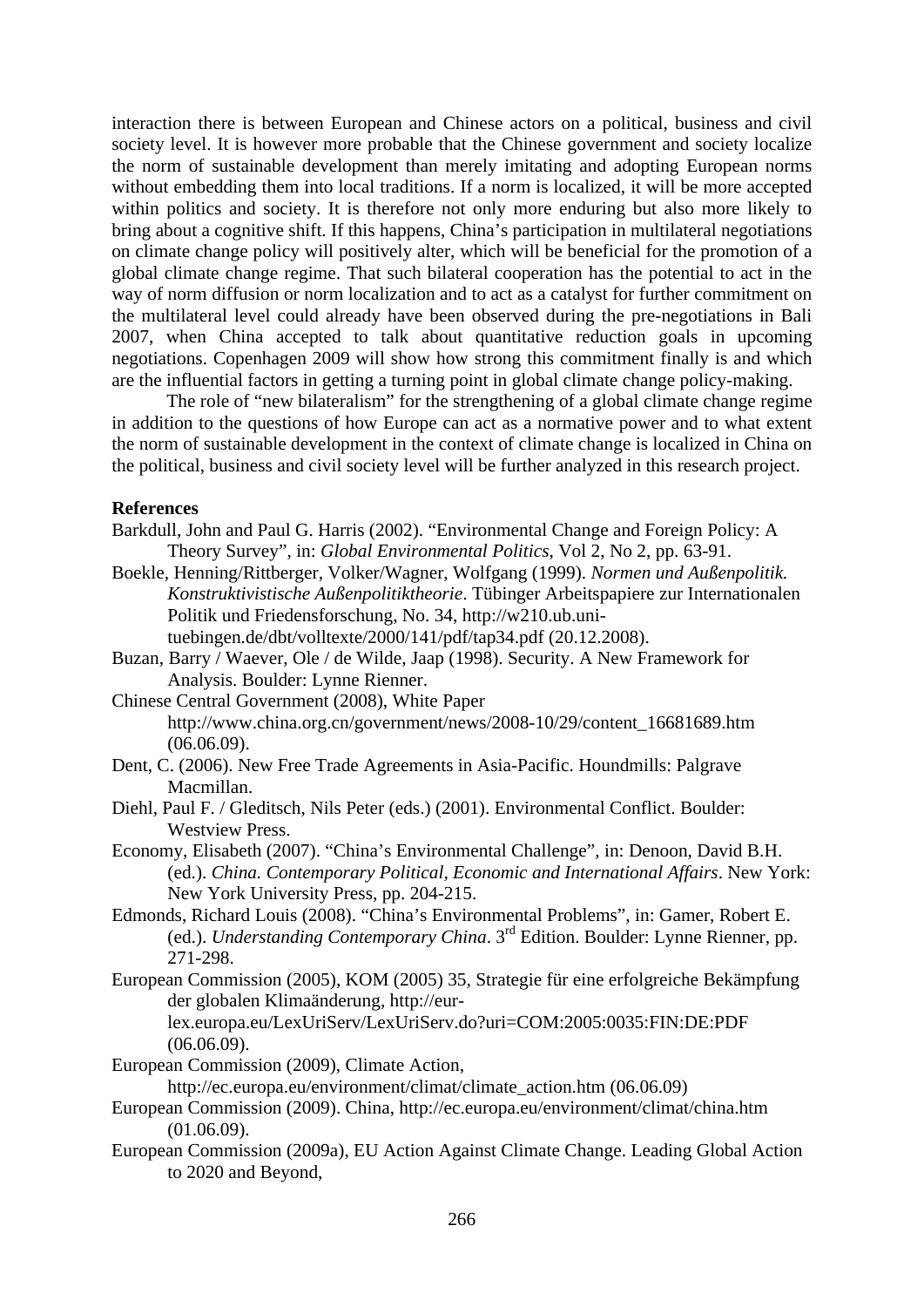http://ec.europa.eu/environment/climat/pdf/brochures/post\_2012\_en.pdf (06.06.09). European Commission (2009b), Citizens' Summary. EU Climate and Energy Package,

- http://ec.europa.eu/climateaction/docs/climate-energy\_summary\_en.pdf (06.06.09). European Commission (2009c), Emission Trading System,
- http://ec.europa.eu/environment/climat/emission/index\_en.htm (06.06.09) European Union (2005a), EU China Partnership on Climate Change, MEMO/05/298,
- http://europa.eu/rapid/pressReleasesAction.do?reference=MEMO/05/298 (06.06.09).
- European Union (2009d), 220 Mio EUR aus dem EIB-Rahmendarlehen Klimaschutz China Für erste Vorhaben, BEI/09/53, http://europa.eu/rapid/pressReleasesAction.do?reference=BEI/09/53&format=HTML
- &aged=0&language=DE&guiLanguage=en (06.06.09). Goldstein, Judith S. / Keohane, Robert O. (1993). "Ideas and Foreign Policy: An Analytical Framework", in: Goldstein, Joshua S. / Keohane, Robert O. (eds.). *Ideas and Foreign Policy. Beliefs, Institutions, and Political Change*. Ithaca: Cornell University Press, pp. 3-30.
- Gupta, Joyeeta / Ringius, Lasse (2001). "The EU's Climate Leadership: Reconciling Ambition and Reality", in: *International Environmental Agreements: Politics, Law and Economics*, Vol. 1, No. 2, pp. 281-299.
- Hänggi, Heiner (2006). Interregionalism as a Multifaceted Phenomenon: In Search of a Typology", in: Hänggi, Heiner / Roloff, Ralf / Rüland, Jürgen (eds.). *Interregionalism and International Relations*. London: Routledge, pp. 31-61.
- Hudson, Valerie M. (2005). "Foreign Policy Analysis: Actor-Specific Theory and the Ground Of International Relations", in: *Foreign Policy Analysis*, vol. 1, pp. 1-30.
- IPCC (2007). Climate Change 2007: Synthesis Report. Contribution of Working Groups I, II and III to the Fourth Assessment Report of the Intergovernmental Panel on Climate Change. Geneva: IPCC.
- Kiatpongsan, Chaiyakorn (2007). The EU-Thailand Relations. Tracing the Patterns of New Bilateralism. Inaugural-Dissertation zur Erlangung der Doktorwürde der Philosophischen Fakultät der Albert-Ludwigs-Universität Freiburg i. Br. (unpublished).
- Lightfoot, Simon / Burchell, Jon (2005). "The European Union and the World Summit on Sustainable Development: Normative Power Europe in Action?", in: *Journal of Common Market Studies*, Vol. 43, No. 1, pp. 75-95.
- Manners, Ian (2002): "Normative Power Europe: A Contradiction in Terms?", in: *Journal of Common Market Studies*, Vol. 40, No.2, pp. 235-58.
- Ponjaert, Frederik (2008). "Cross-Regional Dynamics: Their Specific Role and Contribution to Global Governance Efforts within the International System", in: Seidelmann, Reimund /Vasilache, Andreas (eds.). *European Union and Asia. A Dialogue on Regionalism and Interregional Cooperation*. Baden-Baden: Nomos, pp. 177- 196.Presidency of the European Union 2007, http://www.eu2007.pt/UE/vEN/Noticias\_Documentos/20071202CHINA.htm (06.06.09).
- Risse, Thomas (2000). "'Let's Argue!' Communicative Action in World Politics", in: *International Organization*, Vol. 54, No. 1, pp.1-39.
- Rüland, Jürgen (2001). ASEAN and the European Union: A Bumpy Interregional Relationship.Zentrum für Europäische Integrationsforschung. Discussion Paper, C95.
- Scheipers, Sibylle / Sicurelli, Daniela (2007). "Normative Power Europe: A Credible Utopia?", in: *Journal of Common Market Studies*, Vol. 45, No. 2, pp. 435-457.
- Sedelmaier, Ulrich (2004). "Collective Identity", in: Carlsnaes, Walter / Sjursen, Helene / White, Brian (eds.). *Contemporary Foreign Policy*. London: SAGE Publications, pp.